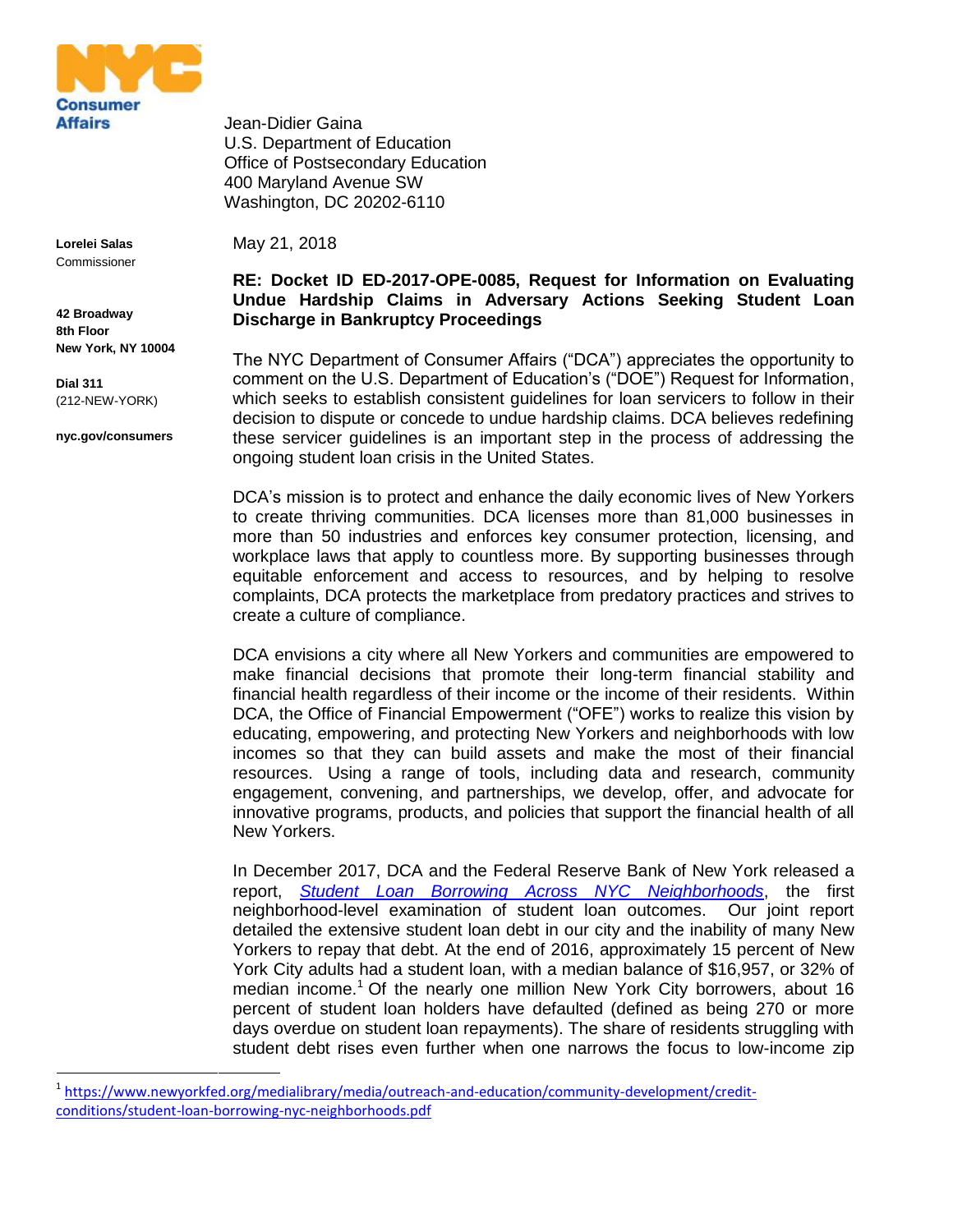codes, as nearly a quarter of residents with a student loan in the lowest-income areas have defaulted.<sup>2</sup> There are also very high concentrations of defaulted borrowers across neighborhoods in the Bronx and Brooklyn where loan balances are below \$5,000. One in six borrowers in these neighborhoods has defaulted on student loans, despite small average loan balances.<sup>3</sup> Problematic student loan debt in New York City has, and will continue to have, a dampening effect on home ownership, career flexibility, and general household financial health. And for the New Yorkers with lower incomes we highlight in our report, the student debt crisis is even more severe and damaging to financial health. It is this on-theground perspective that informs these comments and recommendations for meaningful reforms DOE could implement to address this crisis.

At the heart of U.S. bankruptcy law is the idea that sometimes life does not go as planned, so people deserve a fresh financial start.<sup>4</sup> Over the years, Congress has eroded the notion of a 'fresh start,' especially when it comes to student loan debt. As of 1998, student loans were no longer dischargeable forms of debt, though lawmakers did add an exception for cases of 'undue hardship.' What was meant by 'undue hardship' was never defined in law and the authority to define the term was never granted to the DOE; thus the default arbiter of what this term means is the judge presiding over each bankruptcy hearing.

While case law does guide judges in their determinations, this guidance has been inconsistently applied. The majority of federal circuits apply the '*Brunner* test,' a strict legal standard established in the 1987 Second Circuit case *Brunner v. New York State Higher Education Services Corp.* The other test, 'totality of circumstances test,' a slightly more flexible standard that allows the judge to consider all of the circumstances faced by the borrower, has been adopted by the Eighth Circuit. The First Circuit is divided between the two tests. The disparate interpretation of the 'undue hardship' requirement creates two different and subjective standards for determining undue hardship and essentially relegates borrowers to the status of victims of geography.

Further, the case law surrounding undue hardship was established under a more lenient legal framework. When the *Brunner* test was established, undue hardship had to be proven only if the loan was within five years from the start of the repayment period. After this period, loans were fully dischargeable in bankruptcy. Also at this time, private student loans were yet to be determined non-dischargeable. Bankruptcy laws were also much more lenient before the 2005 Bankruptcy Abuse Prevention and Consumer Protection Act, which added a means test for eligibility for Chapter 7 debt relief, among other restrictive changes.

The entire landscape of student borrowing and higher education has been transformed in the 30 years since *Brunner*, as well. Tuition has skyrocketed. In this time, annual tuition for a private nonprofit university increased 129 percent and for a public university tuition increased a staggering 213 percent, adjusted for inflation.<sup>5</sup> Loan balances have ballooned; with the average cumulative balance held by borrowing seniors in 2011-2012 increasing an inflation-adjusted 73 percent from the cohort 12 years

<sup>&</sup>lt;sup>2</sup> ibid

 $3$  ibid

<sup>4</sup> <http://www.uscourts.gov/services-forms/bankruptcy/bankruptcy-basics/process-bankruptcy-basics>

<sup>&</sup>lt;sup>5</sup> [https://trends.collegeboard.org/sites/default/files/2017-trends-in-college-pricing\\_0.pdf](https://trends.collegeboard.org/sites/default/files/2017-trends-in-college-pricing_0.pdf)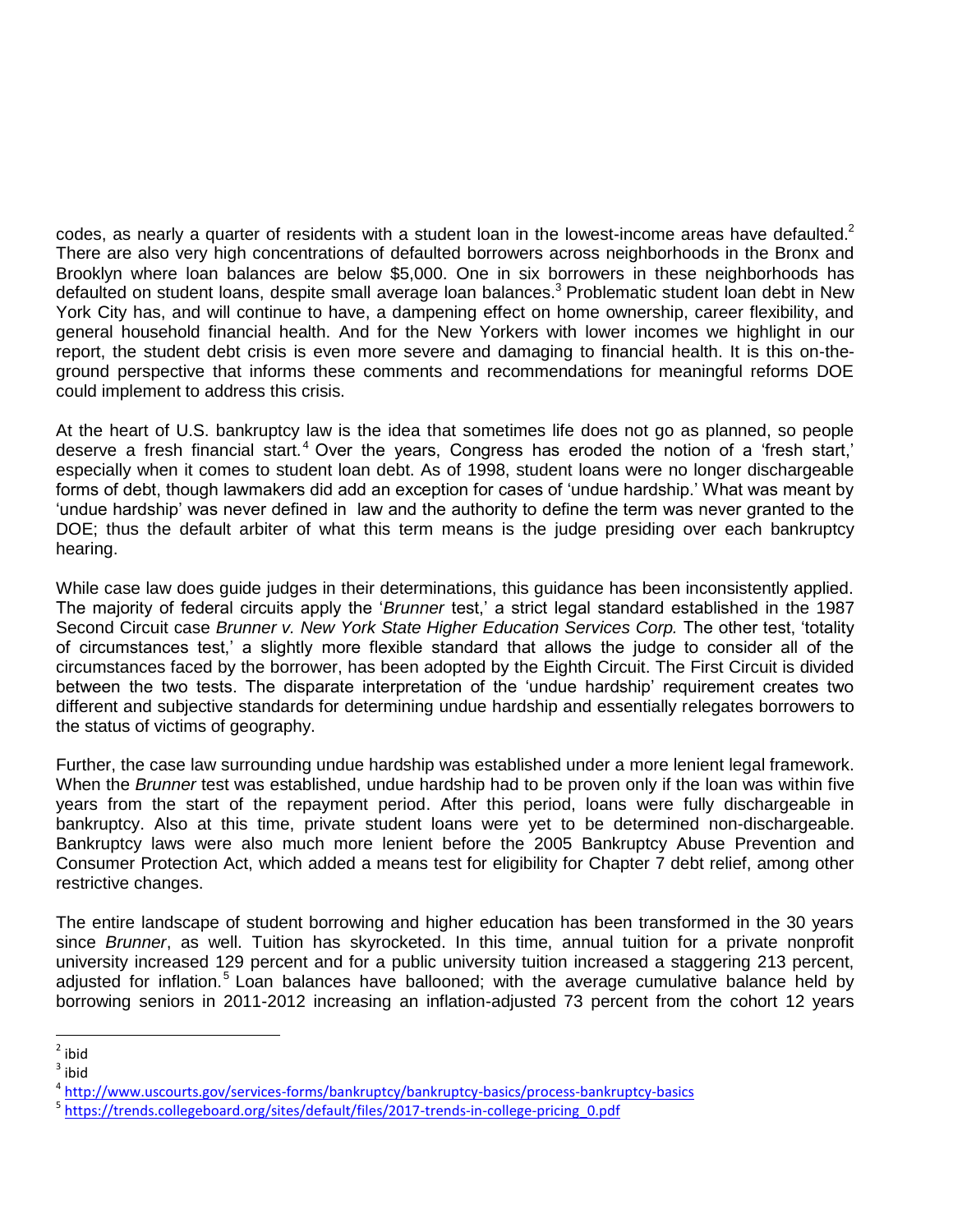earlier.<sup>6</sup> Wages have been fairly stagnant since the 1970's,<sup>7</sup> which suggests the student loan debt-toincome ratio is ratcheting up. For borrowers who first entered college in 2003-2004, the cumulative default rate after twelve years was 27 percent, about 9 percentage points higher than the twelve-year cumulative default rate for borrowers entering college in 1995-1996.<sup>8</sup> These disturbing trends are happening in tandem with serious labor market shifts. An estimated 65 percent of jobs will require education and training beyond high school by 2020, compared to 56 percent in 1992 and 28 percent in 1973.<sup>9</sup>

These trends - increasing tuition and borrowing, stagnant wages, more defaults, and higher demand for high-skilled workers - all point to an impending problem that current administrative and judicial procedures for student loan borrowers are ill-equipped to handle. Altering the guiding principles for disputing or conceding an undue hardship claim will do very little to address the colossal problem that has arisen in the absence of leadership on the student loan debt crisis. For these reasons, we propose the following eight recommendations for addressing this critical policy issue:

**1 – We strongly urge Congress to revert to the previous 5-year non-dischargeability period**, a move that has garnered some support from the student loan industry.<sup>10</sup>

Borrowers who pursue higher education do so with the intention of increasing their earnings over time. Sometimes, their expectations are not met and they fall into repayment difficulties, just as with consumer debt. While some of the legislative changes to student loan dischargeability were made during a time of increasing defaults, the limited available research does not support the justification for non-dischargeability, namely that the non-dischargeability of student loans protects against a crisis of default and bankruptcy.<sup>11</sup>

**2 - If undue hardship is maintained as a requirement for dischargeability, we suggest Congress eliminate the adversary proceeding.** The adversary proceeding requires a consumer debtor who has already filed a bankruptcy petition to initiate an additional lawsuit in bankruptcy court. The adversary proceeding is burdensome and costly for most consumer debtors, who typically need to hire an attorney to represent them in the proceeding to respond to discovery demands and participate in what can be extensive motion practice. Additionally, the consumer debtor may be subjected to the aggressive tactics of lenders who are financially incentivized to ensure that the student loan discharge process is not an easy one. Some anecdotal evidence shows that this has a dampening effect on legitimate claims for loan discharge, a concern alluded

 $\overline{a}$ 

repayment would only increase the default rate by 0.25 percentage points <http://faculty.chicagobooth.edu/workshops/financelunch/past/pdf/Strategic%20Default.pdf>

<sup>6</sup> <https://nces.ed.gov/pubs2017/2017436.pdf>

<sup>7</sup> [http://www.hamiltonproject.org/assets/files/thirteen\\_facts\\_wage\\_growth.pdf](http://www.hamiltonproject.org/assets/files/thirteen_facts_wage_growth.pdf)

<sup>8</sup> https://nces.ed.gov/pubs2018/2018410.pdf

<sup>&</sup>lt;sup>9</sup> https://cew.georgetown.edu/wp-content/uploads/2014/11/Recovery2020.ES .Web .pdf

<sup>&</sup>lt;sup>10</sup> Sallie Mae - <https://scholarship.law.upenn.edu/jbl/vol14/iss4/8/> and Navient - [https://www.marketwatch.com/story/class](https://www.marketwatch.com/story/class-action-lawsuit-against-student-loan-giant-brings-hope-to-borrowers-in-bankruptcy-2018-04-09)[action-lawsuit-against-student-loan-giant-brings-hope-to-borrowers-in-bankruptcy-2018-04-09](https://www.marketwatch.com/story/class-action-lawsuit-against-student-loan-giant-brings-hope-to-borrowers-in-bankruptcy-2018-04-09)

<sup>11</sup> Dorolia and Ritter (2017) found no meaningful changes in bankruptcy filings after student loan nondischargeability was expanded to include private loans [https://www.philadelphiafed.org/-/media/research-and-data/publications/working](https://www.philadelphiafed.org/-/media/research-and-data/publications/working-papers/2017/wp17-38.pdf?la=en)[papers/2017/wp17-38.pdf?la=en,](https://www.philadelphiafed.org/-/media/research-and-data/publications/working-papers/2017/wp17-38.pdf?la=en) and Yannelis (2017) showed that the removal of bankruptcy protection after 7 years in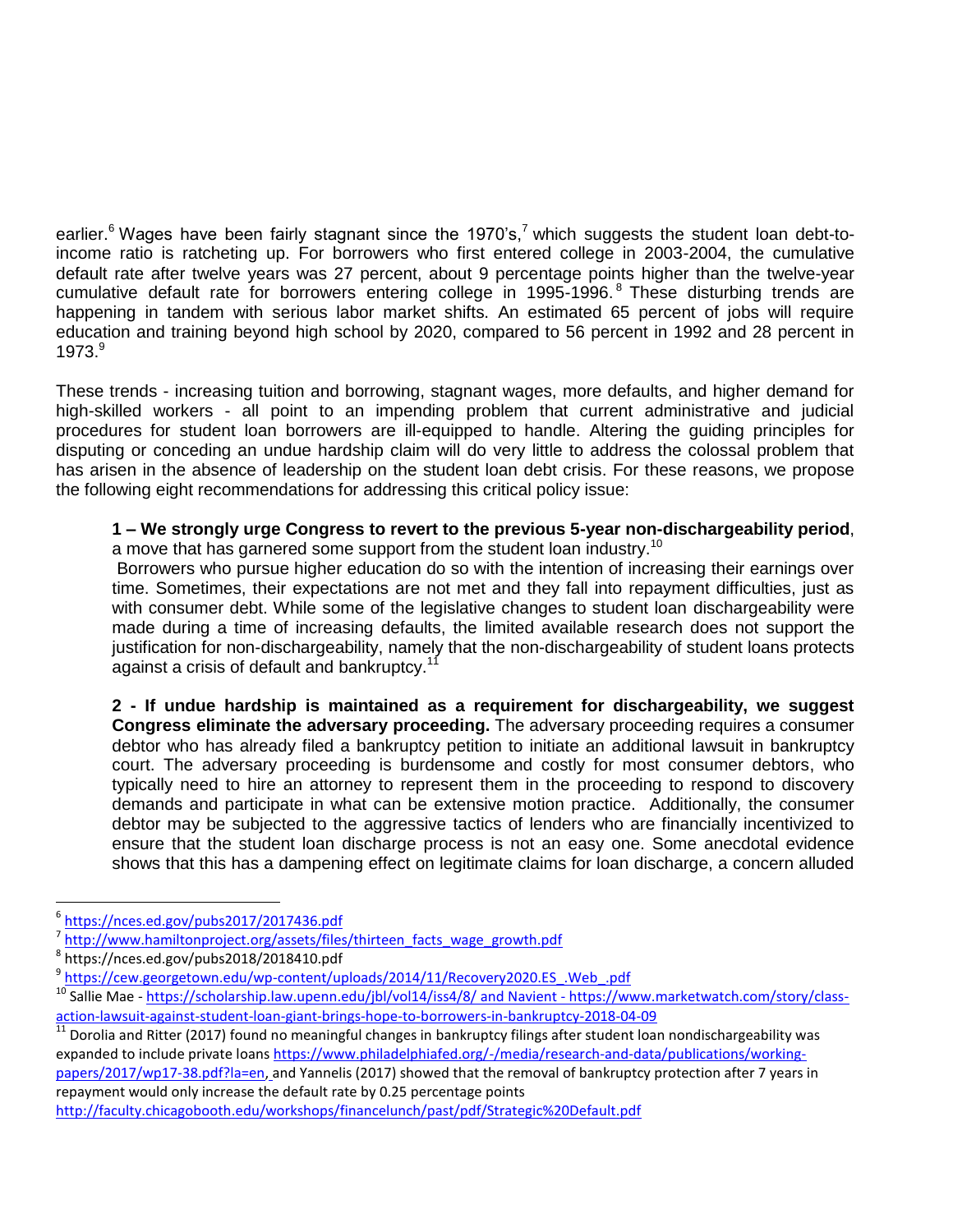to in the Department's Request for Information.<sup>12</sup> As it stands, bankruptcy trustees and judges are already tasked with determining the merit of a bankruptcy case and are equally capable of determining undue hardship without this additional proceeding. Furthermore, the number of people filing for this type of debt relief is low when considering how many people are in default and struggling to keep up with their student loan payments.

**3- If the undue hardship standard is maintained, Congress should clearly outline the procedure for establishing undue hardship to ensure the equal and consistent application of the law.** As discussed above, and as listed as one of the very reasons for this Request for Information, the circuit courts are interpreting the undue hardship standard differently. Congress should give clarifying guidance in favor of the more lenient standard.

**4 - Congress should move to end the non-dischargeability of private student loans.** Protecting private lenders in this manner without establishing standards of conduct creates a moral hazard for lenders, allowing them to engage in potentially irresponsible lending without the repercussion of absorbing losses from bankruptcy to serve as a deterrent. While this protection was provided under the assumption that it would lead to expanded credit access for student loan seekers, there is some indication that it has not accomplished this goal.<sup>13</sup>

**5 - Congress should clarify and narrow what counts as an educational benefit.** The current vague language surrounding non-dischargeability has led to an overly broad interpretation wherein loans for programs and services at unaccredited institutions, for tutoring, and for funds that surpass the cost of college are deemed ineligible for bankruptcy discharge.<sup>14</sup> Only loans directly related to the higher education or job training should benefit from non-dischargeability.

**6 - Congress should ensure that loan forgiveness is not counted as taxable income for low-income households.** The current system has the potential to cause severe disruptions in means-tested benefits eligibility, as well as for creating an unmanageable tax burden for households who already have an established inability to service their debt.

**7 - Congress should change the procedure around administrative garnishments to match repayment calculations used for Income-Driven Repayment (IDR).** Differences in calculating disposable income create a standard whereby IDR participants are allowed a higher standard of living than borrowers in garnishment. In other words wage garnishment is essentially an autoenrollment into an income based repayment plan but at much worse terms. In addition, garnishments allow for a higher percentage of wages above disposable income to be collected than is the case for IDR repayments, 15 percent versus 10 percent. These inconsistencies create an unnecessarily punitive system for struggling borrowers.

**8- The DOE should eliminate the role of private Debt Collection Agencies in the federal student loan system and decrease the fees assessed when a loan goes into default.** The

 $\overline{a}$ 

<sup>&</sup>lt;sup>12</sup> [https://www.nytimes.com/2012/09/01/business/shedding-student-loans-in-bankruptcy-is-an-uphill](https://www.nytimes.com/2012/09/01/business/shedding-student-loans-in-bankruptcy-is-an-uphill-battle.html?_r=1&pagewanted=all)[battle.html?\\_r=1&pagewanted=all](https://www.nytimes.com/2012/09/01/business/shedding-student-loans-in-bankruptcy-is-an-uphill-battle.html?_r=1&pagewanted=all)

<sup>13</sup> <http://www.finaid.org/educators/20070814pslFICOdistribution.pdf>

<sup>&</sup>lt;sup>14</sup> [https://papers.ssrn.com/sol3/papers.cfm?abstract\\_id=3139985](https://papers.ssrn.com/sol3/papers.cfm?abstract_id=3139985)